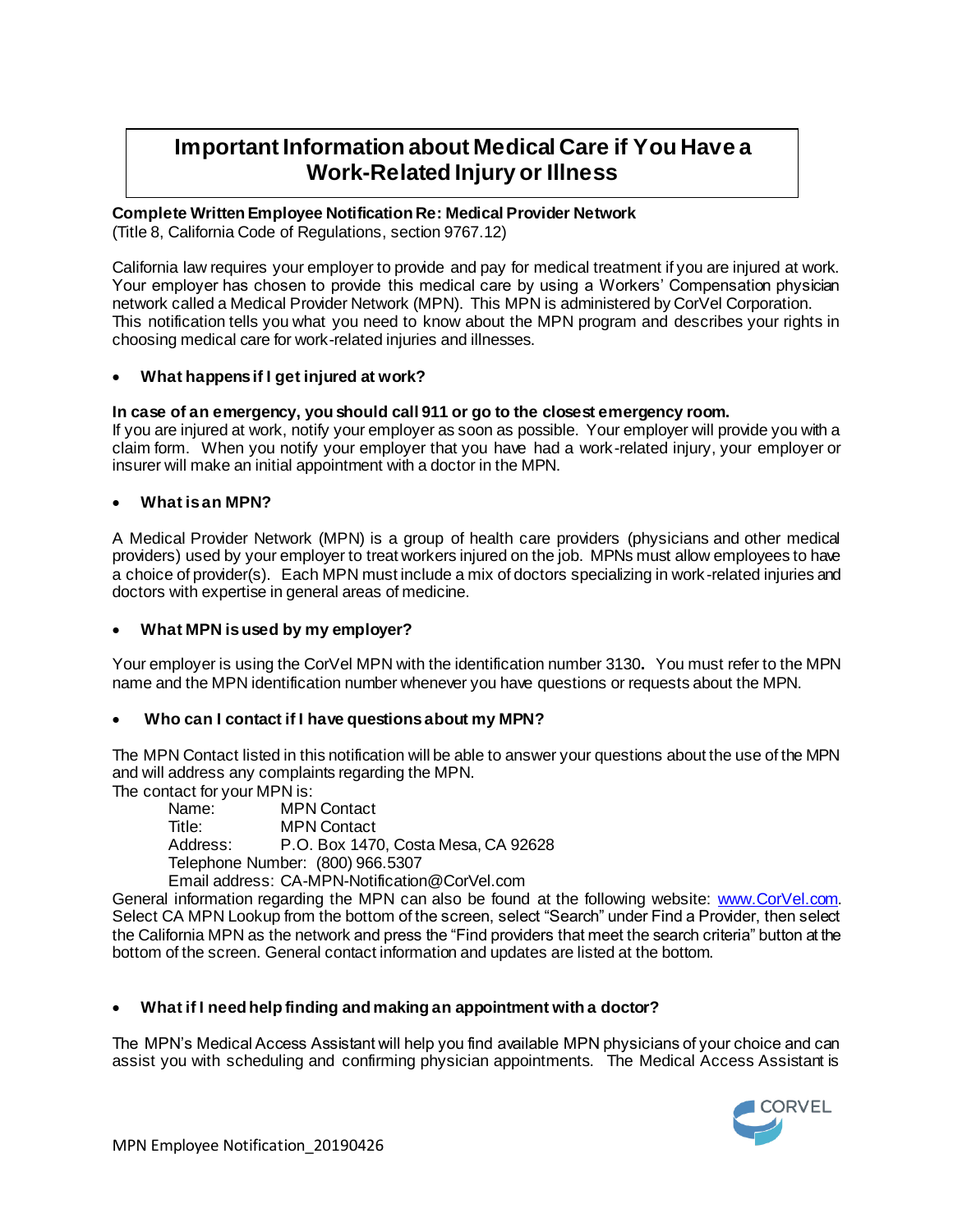available to assist you Monday through Saturday from 7am-8pm (Pacific) and schedule medical appointments during doctors' normal business hours. Assistance is available in English and in Spanish. The contact information for the Medical Access Assistant is:

Toll Free Telephone Number: 855.857.7556 Fax Number: 866.708.4331 Email Address: MPNAccess\_Hotline@CorVel.com

# **How do I find out which doctors are in my MPN?**

You can get a regional list of all MPN providers in your area by calling the MPN Contact or by going to our website at[: www.CorVel.com](http://www.corvel.com/). Select CA MPN Lookup from the bottom of the screen, select "Search" under Find a Provider, then select the California MPN as the network.At minimum, the regional list must include a list of all MPN providers within 15 miles of your workplace and/or residence or a list of all MPN providers within the county where you live and/or work. You may choose which list you wish to receive. You also have the right to obtain a list of all the MPN providers upon request.

You can access the roster of all treating physicians in the MPN by going to the website at [www.CorVel.com.](http://www.corvel.com/) Select CA MPN Lookup from the bottom of the screen, select "Search" under Find a Provider, then select the California MPN as the network. Choose the search method "Within a state", and then select the Physician button and also the Specialty "Roster of Treating Providers". Select the button at the bottom of the screen "Find providers that meet the search criteria" contains the roster of all treating physicians in the MPN. The MPN Applicant affirms that secondary treating physicians who are counted when determining access standards but can only be seen with an approved referral are clearly designated "by referral only" on this roster.

# **How do I choose a provider?**

Your employer or the insurer for your employer will arrange the initial medical evaluation with a MPN physician. After the first medical visit, you may continue to be treated by that doctor, or you may choose another doctor from the MPN. You may continue to choose doctors within the MPN for all of your medical care for this injury.

If appropriate, you may choose a specialist or ask your treating doctor for a referral to a specialist**.** Some specialists will only accept appointments with a referral from the treating doctor. Such specialist might be listed as "by referral only" in your MPN directory.

If you need help in finding a doctor or scheduling a medical appointment, you may call the Medical Access Assistant.

# **Can I change providers?**

Yes. You can change providers within the MPN for any reason, but the providers you choose should be appropriate to treat your injury. Contact the MPN Contact or your claims adjuster if you want to change your treating physician.

#### **What standards does the MPN have to meet?**

The MPN has providers for the entire state of California.

The MPN must give you access to a regional list of providers that includes at least three physicians in each specialty commonly used to treat work injuries/illnesses in your industry. The MPN must provide access to primary treating physicians within 30 minutes or 15 miles and specialists within 60 minutes or 30 miles of where you work or live.

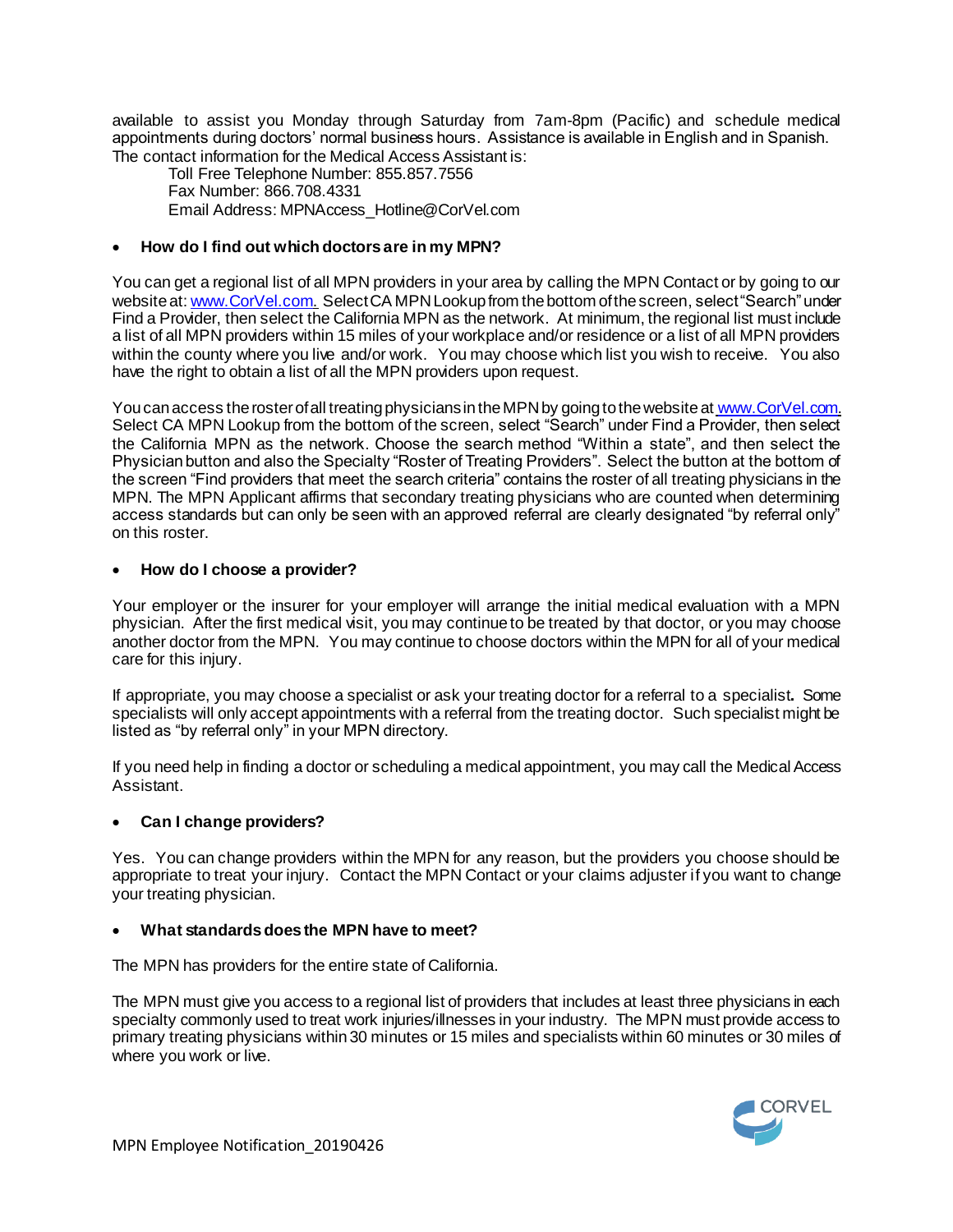If you live in a rural area or an area where there is a health care shortage, there may be a different standard.

After you have notified your employer of your injury, the MPN must provide initial treatment within 3 business days. If treatment with a specialist has been authorized, the appointment with the specialist must be provided to you within 20 business days of your request.

If you have trouble getting an appointment with a provider in the MPN, contact the Medical Access Assistant.

If there are no MPN providers in the appropriate specialty available to treat your injury within the distance and timeframe requirements, then you will be allowed to seek the necessary treatment outside of the MPN.

#### **What if there are no MPN providers where I am located?**

If you are a current employee living in a rural area or temporarily working or living outside the MPN service area, or you are a former employee permanently living outside the MPN service area, the MPN or your treating doctor will give you a list of at least three physicians who can treat you. The MPN may also allow you to choose your own doctor outside of the MPN network. Contact your MPN Contact for assistance in finding a physician or for additional information.

#### **What if I need a specialist that is not available in the MPN?**

If you need to see a type of specialist that is not available in the MPN, you have the right to see a specialist outside of the MPN.

#### **What if I disagreewith my doctor about medical treatment?**

If you disagree with your doctor or wish to change your doctor for any reason, you may choose another doctor within the MPN.

If you disagree with either the diagnosis or treatment prescribed by your doctor, you may ask for a second opinion from another doctor within the MPN. If you want a second opinion, you must contact the MPN contact or your claims adjuster and tell them you want a second opinion. The MPN should give you at least a regional or full MPN provider list from which you can choose a second opinion doctor. To get a second opinion, you must choose a doctor from the MPN list and make an appointment within 60 days. You must tell the MPN Contact of your appointment date, and the MPN will send the doctor a copy of your medical records. You can request a copy of your medical records that will be sent to the doctor.

If you do not make an appointment within 60 days of receiving the regional provider list, you will not be allowed to have a second or third opinion with regard to this disputed diagnosis or treatment of this treating physician.

If the second-opinion doctor feels that your injury is outside of the type of injury he or she normally treats, the doctor's office will notify your employer or insurer and you. You will get another list of MPN doctors or specialists so you can make another selection.

If you disagree with the second opinion, you may ask for a third opinion. If you request a third opinion, you will go through the same process you went through for the second opinion.

Remember that if you do not make an appointment within 60 days of obtaining another MPN provider list, then you will not be allowed to have a third opinion with regard to this disputed diagnosis or treatment of this treating physician.

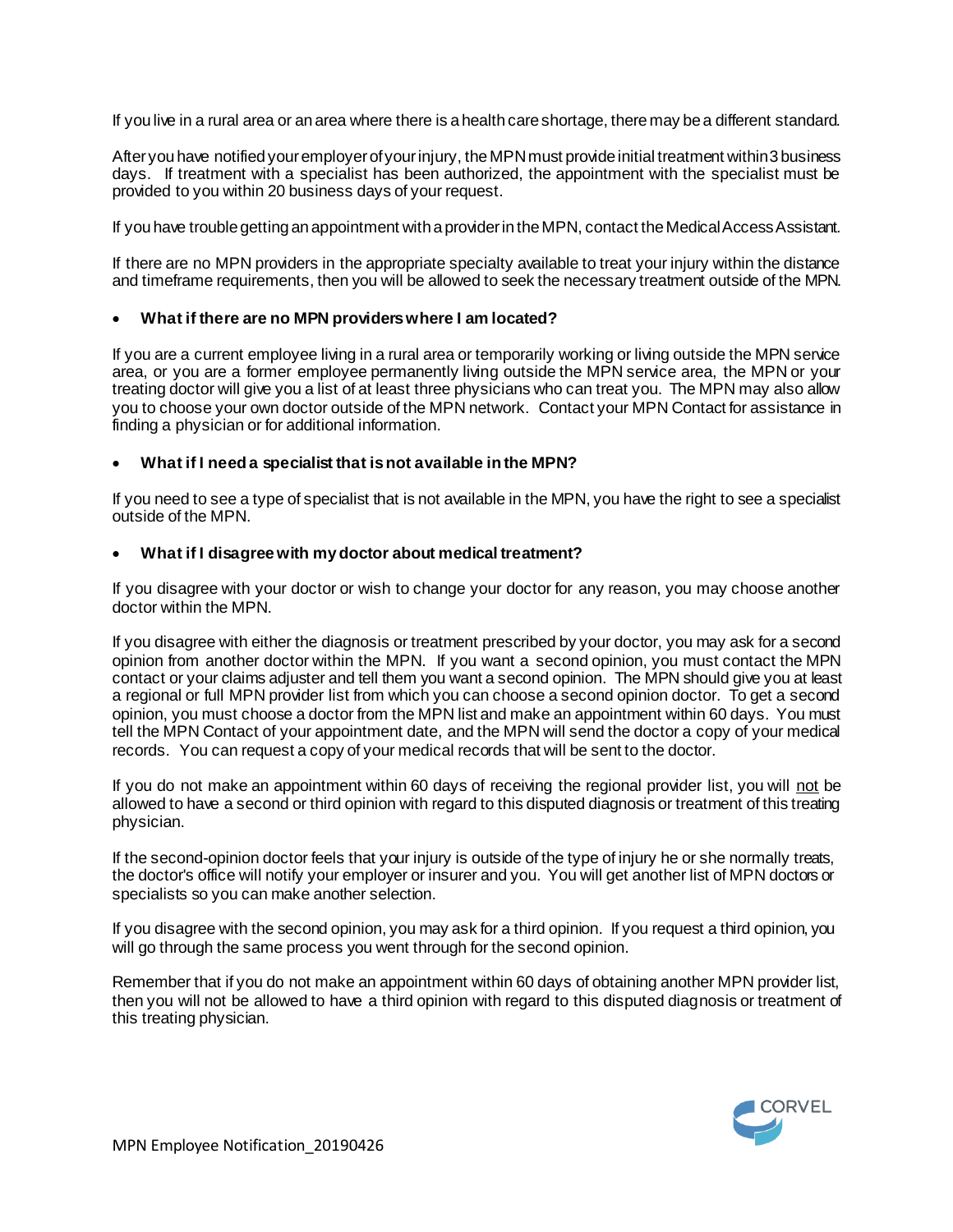If you disagree with the third-opinion doctor, you may ask for an MPN Independent Medical Review (IMR). Your employer or MPN Contact will give you information on requesting an Independent Medical Review and a form at the time you select a third-opinion physician.

If either the second or third-opinion doctor or Independent Medical Reviewer agrees with your need for a treatment or test, you may be allowed to receive that medical service from a provider within the MPN or if the MPN does not contain a physician who can provide the recommended treatment, you may choose a physician outside the MPN within a reasonable geographic area.

# **What if I am already being treated for a work-related injury before the MPN begins?**

Your employer or insurer has a "*Transfer of Care"* policy which will determine if you can continue being temporarily treated for an existing work-related injury by a physician outside of the MPN before your care is transferred into the MPN.

If your current doctor is not or does not become a member of the MPN, then you may be required to see a MPN physician. However, if you have properly predesignated a primary treating physician, you cannot be transferred into the MPN. (If you have questions about predesignation, ask your supervisor.)

If your employer decides to transfer you into the MPN, you and your primary treating physician must receive a letter notifying you of the transfer.

If you meet certain conditions, you may qualify to continue treating with a non-MPN physician for up to a year before you are transferred into the MPN. The qualifying conditions to postpone the transfer of your care into the MPN are set forth in the box below.

# *Can I Continue Being Treated By My Doctor?*

You may qualify for continuing treatment with your non-MPN provider (through transfer of care or continuity of care) for up to a year if your injury or illness meets any of the following conditions:

- **(Acute)** The treatment for your injury or illness will be completed in less than 90 days;
- **(Serious or Chronic)** Your injury or illness is one that is serious and continues for at least 90 days without full cure or worsens and requires ongoing treatment. You may be allowed to be treated by your current treating doctor for up to one year, until a safe transfer of care can be made.
- **(Terminal)** You have an incurable illness or irreversible condition that is likely to cause death within one year or less.
- **(Pending Surgery)** You already have a surgery or other procedure that has been authorized by your employer or insurer that will occur within 180 days of the MPN effective date, or the termination of contract date between the MPN and your doctor.

You can disagree with your employer's decision to transfer your care into the MPN. If you don't want to be transferred into the MPN, ask your primary treating physician for a medical report on whether you have one of the four conditions stated above to qualify for a postponement of your transfer into the MPN.

Your primary treating physician has 20 days from the date of your request to give you a copy of his/her report on your condition. If your primary treating physician does not give you the report within 20 days of your request, the employer can transfer your care into the MPN and you will be required to use an MPN physician.

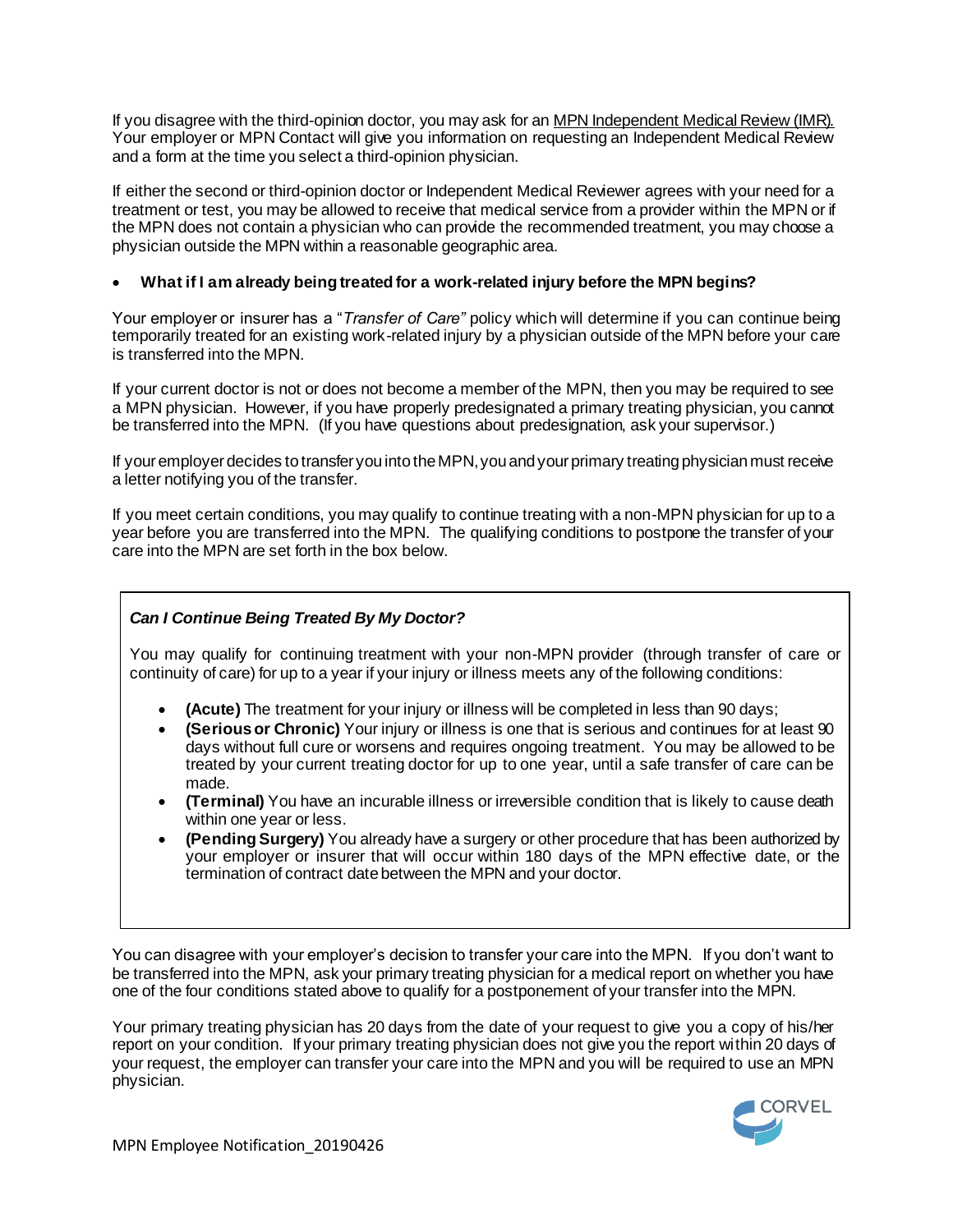You will need to give a copy of the report to your employer if you wish to postpone the transfer of your care. If you or your employer disagrees with your doctor's report on your condition, you or your employer can dispute it. See the complete Transfer of Care policy for more details on the dispute resolution process.

For a copy of the Transfer of Care policy, in English or Spanish, ask your MPN Contact.

#### **What if I am being treated by a MPN doctor who decides to leave the MPN?**

Your employer or insurer has a written "*Continuity of Care"* policy that will determine whether you can temporarily continue treatment for an existing work injury with your doctor if your doctor is no longer participating in the MPN.

If your employer decides that you do not qualify to continue your care with the non-MPN provider, you and your primary treating physician must receive a letter notifying you of this decision.

If you meet certain conditions, you may qualify to continue treating with this doctor for up to a year before you must choose a MPN physician. These conditions are set forth in the *"Can I Continue Being Treated By My Doctor?"* box above.

You can disagree with your employer's decision to deny you Continuity of Care with the terminated MPN provider. If you want to continue treating with the terminated doctor, ask your primary treating physician for a medical report on whether you have one of the four conditions stated in the box above to see if you qualify to continue treating with your current doctor temporarily.

Your primary treating physician has 20 days from the date of your request to give you a copy of his/her medical report on your condition. If your primary treating physician does not give you the report within 20 days of your request, your employer's decision to deny you Continuity of Care with your doctor who is no longer participating in the MPN will apply, and you will be required to choose a MPN physician.

You will need to give a copy of the report to your employer if you wish to postpone the selection of a MPN doctor treatment. If you or your employer disagrees with your doctor's report on your condition, you or your employer can dispute it. See the complete Continuity of Care policy for more details on the dispute resolution process.

For a copy of the Continuity of Care policy, in English or Spanish, ask your MPN Contact.

- **What if I have questions or need help?**
	- **MPN Contact:** You may always contact the MPN Contact if you have questions about the use of the MPN and to address any complaints regarding the MPN.
	- **Medical Access Assistants:** You can contact the Medical Access Assistant if you need help finding MPN physicians and scheduling and confirming appointments.
	- **Division of Workers' Compensation (DWC):** If you have concerns, complaints or questions regarding the MPN, the notification process, or your medical treatment after a work-related injury or illness, you can call the DWC's Information and Assistance office at 1-800-736-7401. You can also go to the DWC's website at www.dir.ca.gov/dwc and click on "medical provider networks" for more information about MPNs.
	- **Independent Medical Review:** If you have questions about the MPN Independent Medical Review process contact the Division of Workers' Compensation's Medical Unit at: DWC Medical Unit

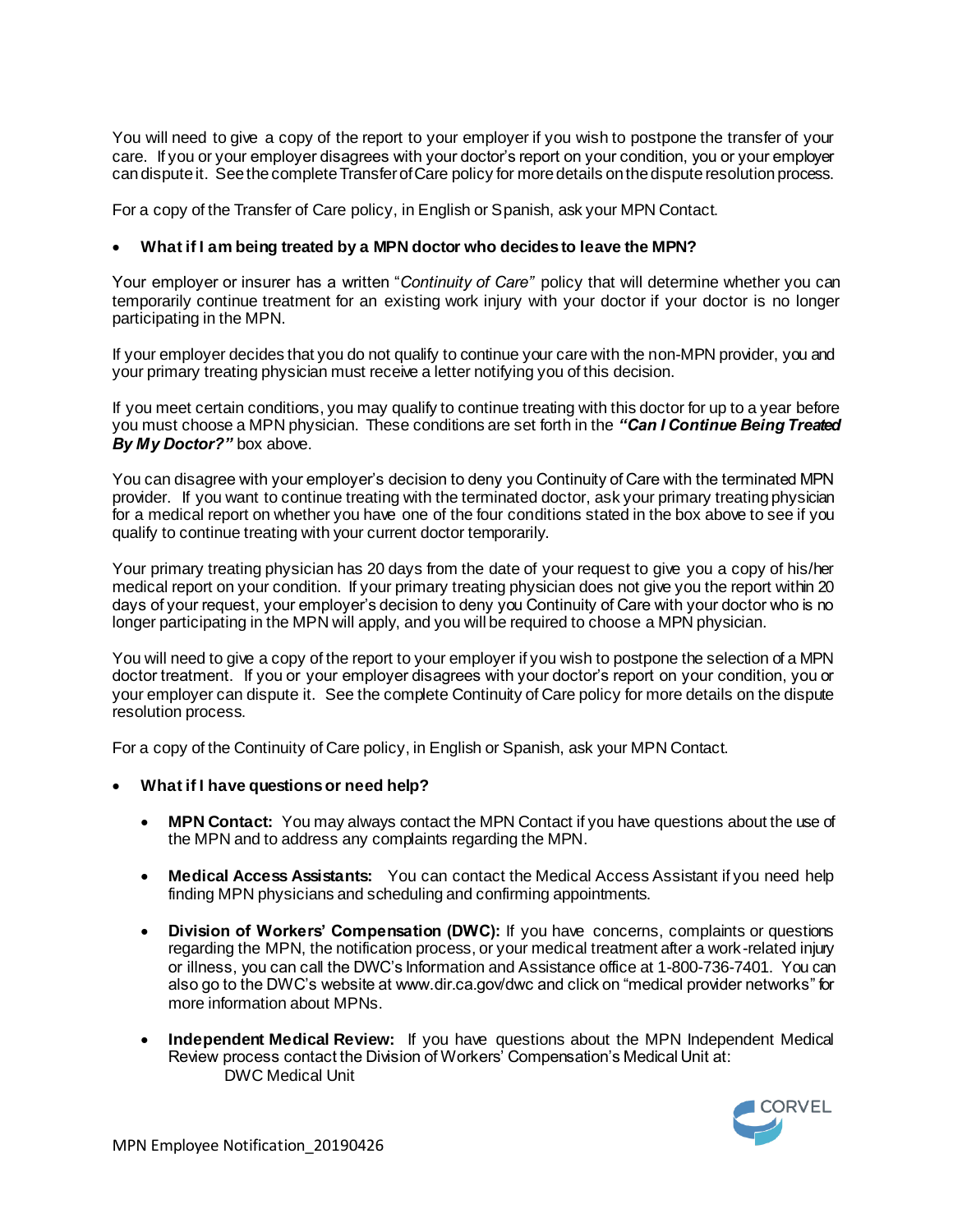P.O. Box 71010 Oakland, CA 94612 (510) 286-3700 or (800) 794-6900

**Keep this information in case you have a work-related injury or illness.**

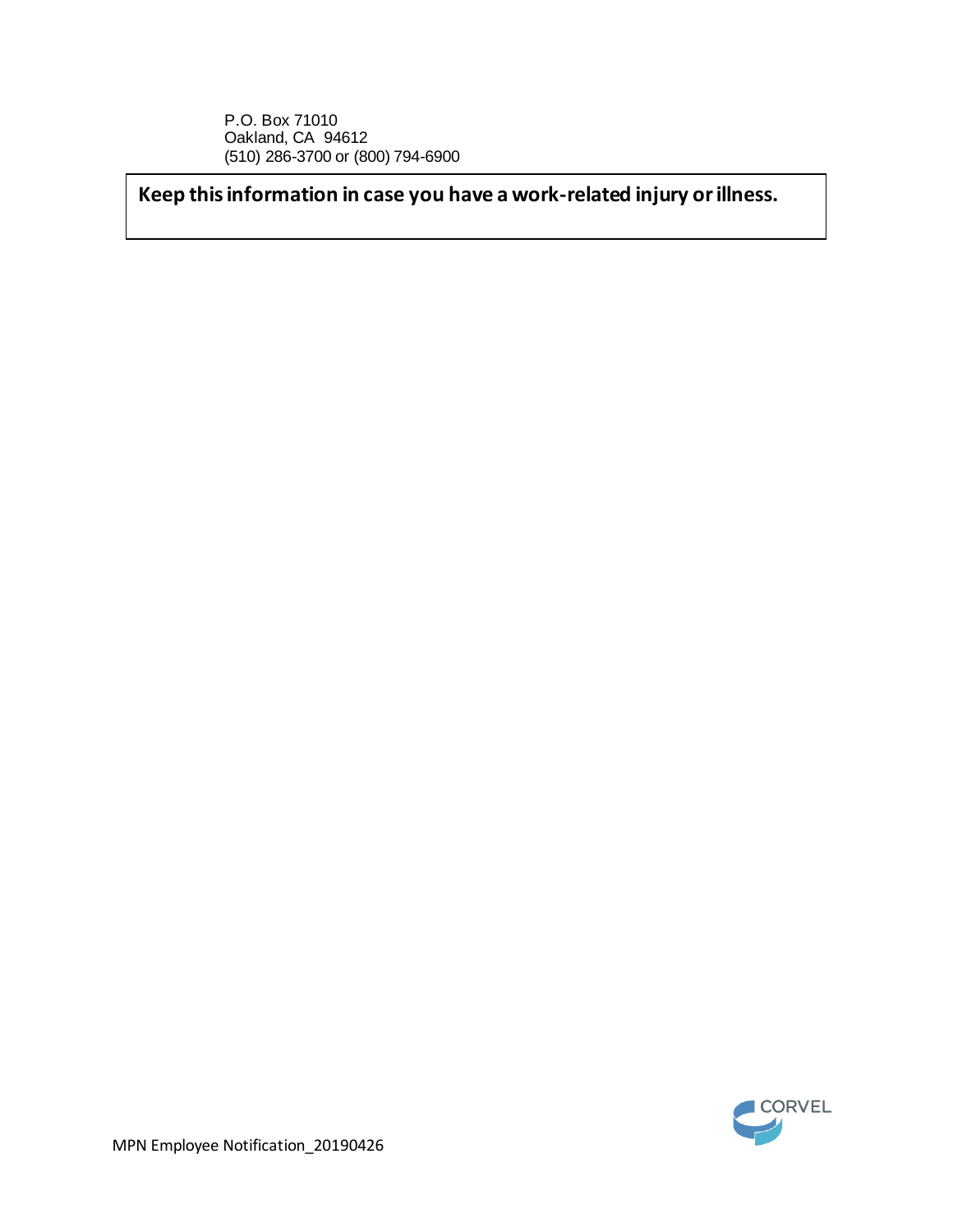# **Información importante sobre cuidado médico si usted tiene un Accidente de trabajo o enfermedad**

# **Notificación completa empleado escrito Re: Medical Provider Network**

(Título 8, código de regulaciones de California, sección 9767.12)

La ley de California requiere que su empleador a proporcionar y pagar por el tratamiento médico si usted se lesiona en el trabajo. Su empleador ha elegido para proporcionar esta atención médica mediante el uso de la red de compensación a los trabajadores médicos llamada una red de proveedores médicos (M PN). Este MPN es administrado por CorVel Corporation.

Esta notificación le dice lo que necesitas saber sobre el programa MPN y describe sus derechos en la elección de atención médica para enfermedades y lesiones relacionadas con el trabajo.

# **¿Qué sucede si me lastimo en el trabajo?**

# **En caso de emergencia, debe llamar al 911 o vaya a la sala de urgencias más cercana.**

Si usted se lesiona en el trabajo, notifique a su empleador tan pronto como sea posible. Su empleador le proporcionará un formulario de reclamación. Cuando usted notifique a su empleador que ha tenido una lesión relacionada con el trabajo, su empleador o asegurador hará una cita inicial con un doctor en el MPN.

# **¿Qué es una MPN?**

Una red de proveedores médicos (MPN) es un grupo de prestadores de salud (médicos y otros proveedores de servicios médicos) utilizado por su empleador para tratar a trabajadores lastimados en el trabajo. MPN deben permitir que los empleados tienen la opción de proveedor (es). Cada MPN debe incluir una mezcla de doctores especializados en accidentes de trabajo y médicos con experiencia en general las áreas de la medicina.

# **¿Qué MPN es utilizado por mi empleador?**

Su empleador está utilizando la CorVel MPN con el número de identificación 3130**.** Que debe referirse al MPN nombre y el número de identificación del MPN cuando usted tiene preguntas o solicitudes sobre el MPN.

# **¿A quién puedo contactar si tengo preguntas sobre mi MPN?**

El contacto del MPN enumerados en esta notificación será capaz de responder a sus preguntas sobre el uso de la MPN y abordará alguna queja con respecto a la MPN.

El contacto de la MPN es: Nombre: MPN Contact Título: MPN Contact Dirección: P.O. Box 1470, Costa Mesa, CA 92628 Teléfono: (800) 966.5307 Dirección de correo electrónico[: CA-MPN-Notification@CorVel.com](mailto:CA-MPN-Notification@CorVel.com)

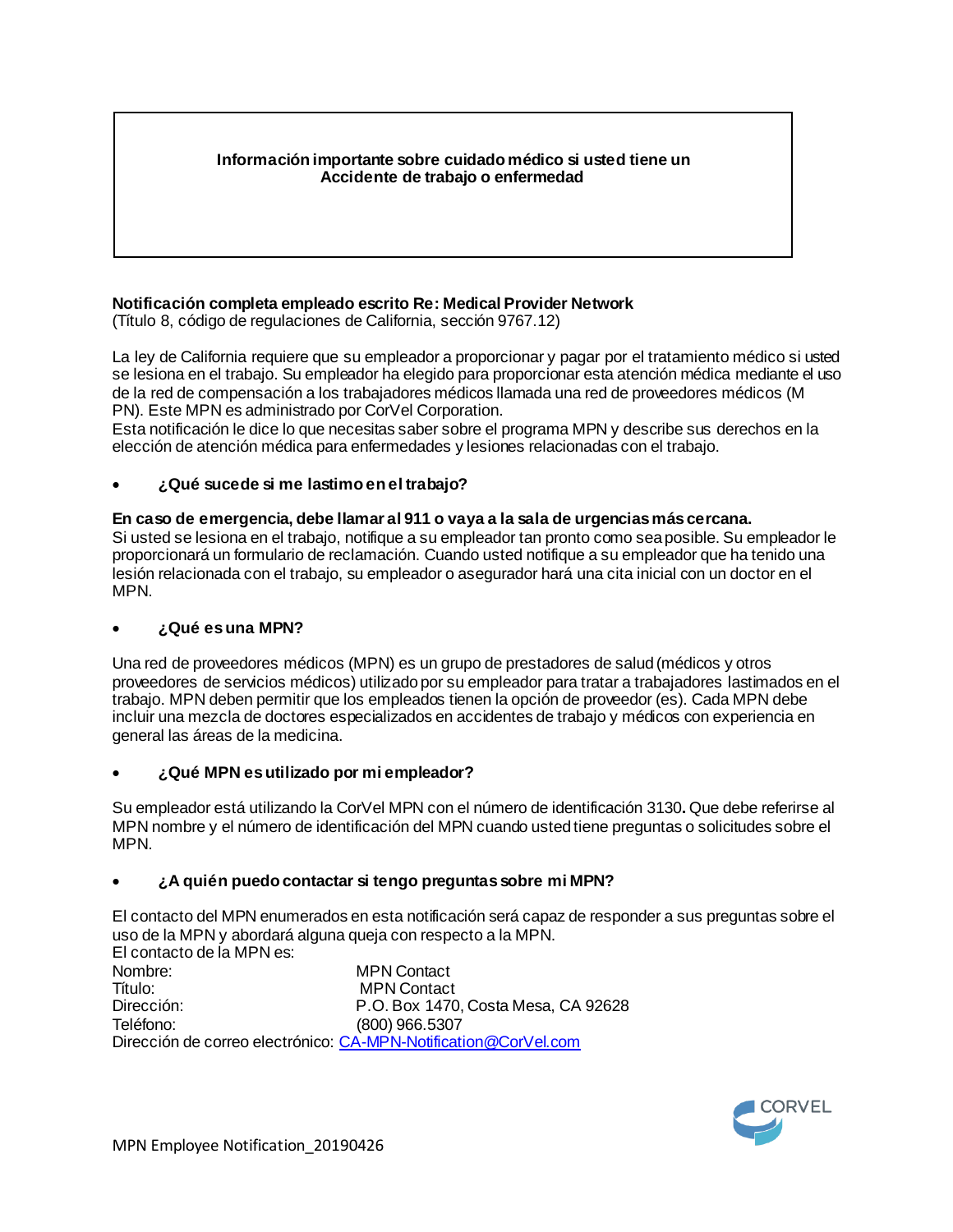Información general sobre el MPN también puede encontrarse en la siguiente página web: [www.CorVel.com](http://www.corvel.com/). Seleccione búsqueda de CA MPN de la parte inferior de la pantalla, seleccione "Buscar" en encontrar un proveedor, luego seleccione el MPN de California como la red y pulse el botón "Encontrar proveedores que cumplen El criterio de búsqueda" en la parte inferior de la pantalla. Actualizaciones e información general de contacto aparecen en la parte inferior.

# **¿Qué pasa si necesito ayuda a encontrar y hacer una cita con un médico?**

Asistente de acceso médico de la MPN le ayudará encontrar médicos disponibles de la MPN de su elección y puede ayudarán con programación y confirmando las citas del médico. El médico asistente de acceso está disponible para ayudarle del lunes al sábado de 7:00-20:00 (Pacífico) y programar citas médicas durante horas normales de trabajo de los médicos. La asistencia está disponible en inglés y en español.

La información de contacto para el médico asistente de acceso es: Número de teléfono gratis: 855-857-7556 Número de fax: 866-708-4331 Dirección de correo electrónico: MPNAccess\_Hotline@CorVel.com

# **¿Cómo puedo saber que los médicos están en mi MPN?**

Usted puede obtener una lista regional de todos los proveedores en su área llamando al contacto de la MPN o visitando nuestro sitio web en[: www.CorVel.com](http://www.corvel.com/). Seleccione búsqueda de CA MPN de la parte inferior de la pantalla, seleccione "Buscar" en encontrar un proveedor, seleccione el MPN de California como la red. Como mínimo, la lista regional debe incluir una lista de todos los proveedores de la MPN dentro de 15 millas de su lugar de trabajo o residencia o una lista de todos los proveedores de la MPN en el condado donde usted vive o trabaja. Usted puede elegir que lista para recibir. También tienes el derecho a obtener una lista de todos los proveedores de la MPN bajo petición..

Acceder a la lista de todos los médicos tratante de la MPN va a la página web en [www.CorVel.com](http://www.corvel.com/). Seleccione búsqueda de CA MPN de la parte inferior de la pantalla, seleccione "Buscar" en encontrar un proveedor, luego seleccione el MPN de California como la red. Elegir el método de búsqueda "dentro de un estado" y luego seleccione el botón médico y también la especialidad de "Lista de proveedores de tratamiento". Seleccione el botón en la parte inferior de la pantalla "Encontrar proveedores que cumplen El criterio de búsqueda" contiene la lista de todos los médicos tratante de la MPN. El solicitante de la MPN afirma que claramente se señalan médicos tratamiento secundarios que se cuentan cuando determinar normas de acceso pero sólo pueden verse con un referido aprobado "por la remisión solamente" en esta lista.

# **¿Cómo elijo un proveedor?**

Su empleador o asegurador para su empleador organizará la evaluación médica inicial con un médico de la MPN. Después de la primera visita médica, puede continuar a ser tratada por el médico, o usted puede elegir a otro médico de la MPN. Puede continuar a elegir a médicos dentro de la MPN para todos de su cuidado médico para esta lesión.

Si procede, puede elegir a un especialista o Pregúntele a su médico tratante para una remisión a un especialista**.** Algunos especialistas sólo aceptará citas con una derivación del médico tratante. Tal especialista puede aparecer como "por referencia sólo" en el directorio de la MPN.

Si necesita ayuda para encontrar a un médico o concertar una cita médica, puede llamar el acceso médico asistente.

# **¿Puedo cambiar los proveedores?**

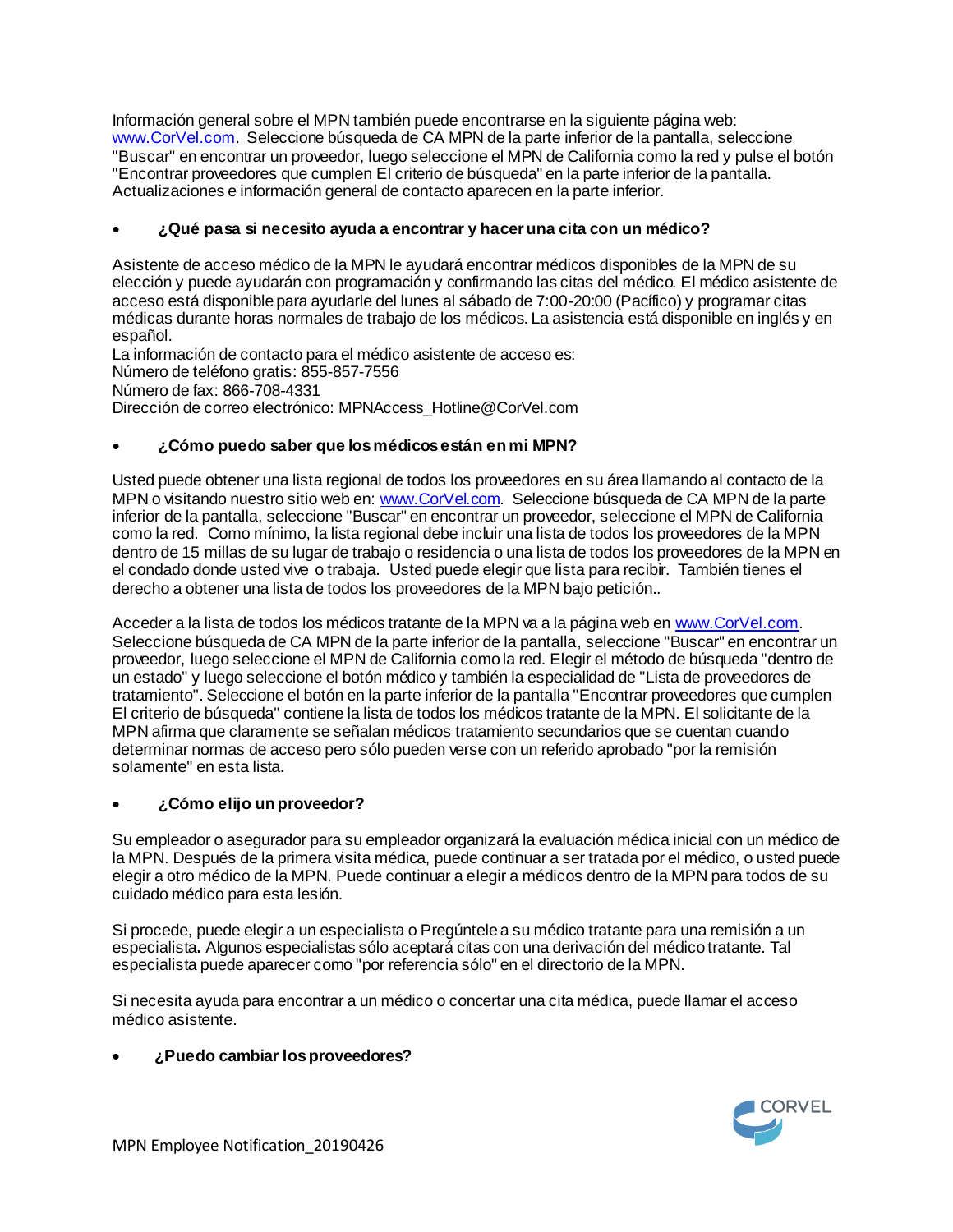Sí. Usted puede cambiar los proveedores de la MPN sin motivo alguno, pero los proveedores que elige deben ser apropiados tratar su lesión. Comuníquese con el contacto del MPN o su ajustador de reclamos si desea cambiar a su médico tratante.

# **¿Qué normas tiene que cumplir con el MPN?**

El MPN tiene proveedores en todo el estado de California.

La MPN debe darle acceso a una lista regional de proveedores que incluya a por lo menos tres médicos en cada especialidad usualmente utilizada para tratar lesiones/enfermedades en su industria. La MPN debe proporcionar acceso a médicos primarios que tratan dentro de 30 minutos o 15 millas y especialistas dentro de 60 minutos o 30 millas de donde usted trabaja o vive.

Si usted vive en una zona rural o en un área donde hay una escasez de atención médica, puede haber un estándar diferente.

Después de que usted haya notificado su empleador de su lesión, el MPN debe proporcionar tratamiento inicial dentro de 3 días hábiles. Si el tratamiento con un especialista ha sido autorizado, debe proporcionarse la cita con el especialista que dentro de 20 días hábiles de su solicitud.

Si tienes problemas para conseguir una cita con un proveedor de la MPN, comuníquese con el médico asistente de acceso.

Si no hay proveedores de la MPN en la especialidad apropiada para tratar su lesión dentro de los requisitos de distancia y tiempo disponible, entonces se podrán buscar el tratamiento necesario fuera de la MPN.

# **¿Qué pasa si no hay MPN proveedores donde estoy localizado?**

Si usted es un empleado actual vive en una zona rural o trabajando temporalmente o viven fuera del área de servicio de la MPN, o eres un ex empleado que viven permanentemente fuera del área de servicio MPN, el MPN o su médico tratante le darán una lista de por lo menos tres médicos que pueden tratarte. El MPN le permite elegir su propio médico fuera de la red MPN. Para asistencia en la búsqueda de un médico o para información adicional, póngase en contacto con su contacto de MPN.

# **¿Qué pasa si necesito a un especialista que no está disponible en la MPN?**

Si necesita ver a un tipo de especialista que no está disponible en la MPN, usted tiene el derecho a ver a un especialista fuera de la MPN.

# **¿Qué pasa si no estoy de acuerdo con mi médico acerca del tratamiento médico?**

Si usted no está de acuerdo con su médico o desea cambiar a su médico por cualquier razón, usted puede elegir a otro doctor dentro del MPN.

Si no está de acuerdo con el diagnóstico o el tratamiento prescrito por su doctor, usted puede pedir una segunda opinión de otro doctor dentro del MPN. Si desea una segunda opinión, debe comunicarse con el contacto del MPN o su ajustador de reclamos y diles que quieres una segunda opinión. La MPN debe darle al menos una MPN proveedor lista regional o completa desde el que usted puede elegir a un segundo médico de opinión. Para obtener una segunda opinión, debe elegir a un médico de la MPN lista y hacer una cita dentro de 60 días. Usted debe decirle al contacto de la MPN de su cita, y el MPN enviará al médico una copia de sus registros médicos. Puede solicitar una copia de sus registros médicos que será enviada al médico.

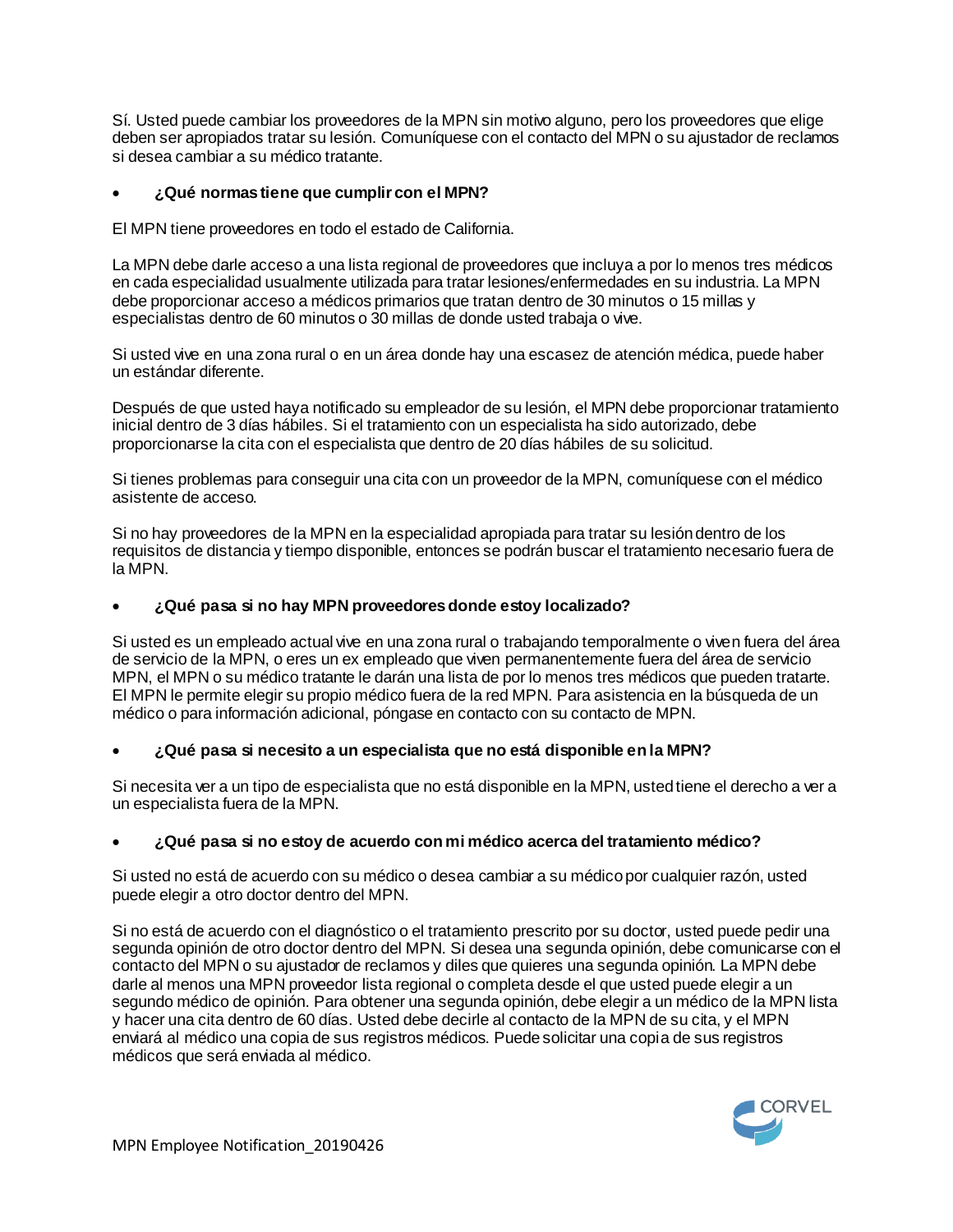Si usted no hace una cita dentro de 60 días de recibir la lista regional de proveedores, no será permitido tener una segunda o tercera opinión sobre el disputado diagnosis o tratamiento recomendado por el médico.

Si el doctor de segunda opinión se siente que su lesión está fuera el tipo de lesión o normalmente trata, la oficina del doctor le notificará su empleador o asegurador y usted. Usted puede hacer otra selección pueda recibir otra lista de MPN doctores o especialistas.

Si no está de acuerdo con la segunda opinión, puede solicitar una tercera opinión. Si usted solicita una tercera opinión, usted pasará por el mismo proceso que pasaste por la segunda opinión.

Recuerde que si usted no hace una cita dentro de 60 días de la obtención de otra lista de proveedores de la MPN, entonces no le será permitido tener una tercera opinión con respecto a esto disputado diagnosis o tratamiento recomendado por el médico.

Si no está de acuerdo con el doctor de tercera opinión, usted puede pedir una revisión médica independiente (IMR) MPN. Su empleador o contacto de la MPN le dará información al solicitar una revisión médica independiente y forma al tiempo seleccionar un médico de tercera opinión.

Si el médico de segunda o tercera opinión o evaluador médico independiente está de acuerdo con su necesidad de una prueba o tratamiento, le puede permitir recibir ese servicio médico de un proveedor dentro de la MPN, o si la MPN no contiene a un médico que puede brindar el tratamiento recomendado, usted puede elegir a un médico fuera de la MPN dentro de un área geográfica razonable.

#### **¿Qué pasa si ya estoy recibiendo tratamiento para una lesión relacionada con el trabajo antes de la MPN comienza?**

Su empleador o asegurador tiene un "*transferencia del cuidado"* política que va a determinar si puede continuar temporalmente recibiendo tratamiento para una lesión existente relacionada con el trabajo por un médico fuera de la MPN antes de transferir su cuidado a la MPN.

Si su médico actual no es o no convertirse en un miembro de la MPN, entonces bien podría solicitársele a ver a un médico de la MPN. Sin embargo, si usted haya designado con anticipación correctamente un médico tratante primario, no puede ser transferido a la MPN. (Si usted tiene preguntas sobre la designación previa, pregúntele a su supervisor).

Si su empleador decide transferirlo a la MPN, usted y su médico tratante primario deben recibir una carta notificándole de la transferencia.

Si usted reúne ciertas condiciones, usted puede calificar para continuar el tratamiento con un médico de la MPN no por hasta un año antes de que sea transferido a la MPN. Las condiciones exigidas para aplazar a la transferencia de su cuidado a la MPN se establecen en el cuadro siguiente.

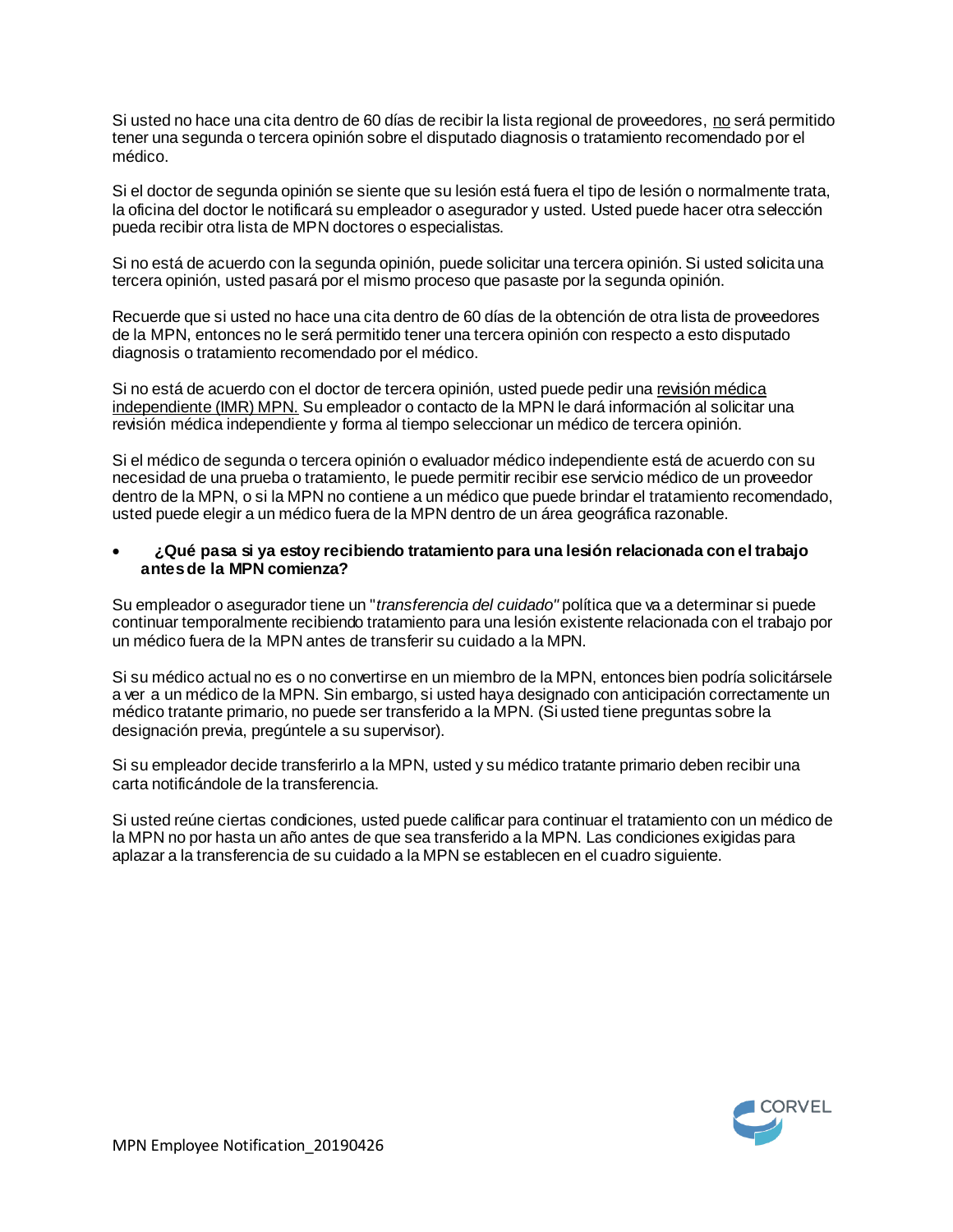# *¿Puedo seguir siendo tratados por mi médico?*

Usted podría calificar para continuar tratamiento con su proveedor no pertenece a la red a través de (transferencia de cuidado) o continuidad de la atención por hasta un año si su lesión o enfermedad cumple con cualquier de las siguientes condiciones:

- **(Aguda)**El tratamiento para su lesión o enfermedad se completará en menos de 90 días;
- **(Grave o crónica)**Su lesión o enfermedad es uno que es grave y se prolonga durante al menos 90 días sin curación completa o empeora y requiere tratamiento continuo. Usted puede permitirse ser tratado por su médico tratante actual hasta por un año, hasta que puede realizarse una transferencia segura de la atención.
- **(Terminal)**Usted tiene una enfermedad incurable o condición irreversible que es capaz de causar la muerte dentro de un año o menos.
- **(Cirugía pendiente)**Ya tiene una cirugía u otro procedimiento que haya sido autorizado por su empleador o asegurador que ocurrirá dentro de los 180 días de la fecha efectiva de la MPN o la terminación de la fecha del contrato entre el MPN y su médico.

Usted puede estar en desacuerdo con la decisión de su empleador para transferir su cuidado a la MPN. Si no quieres ser transferido a la MPN, pregunte a su médico tratante primario por un informe médico sobre si usted tiene una de las cuatro condiciones indicadas arriba para calificar para un aplazamiento de su transferencia a la MPN.

Su médico tratante primario tiene 20 días a partir de la fecha de su solicitud para darle una copia de su informe sobre su condición. Si su médico tratante primario no te da el informe dentro de 20 días de su petición, el empleador puede transferir su cuidado a la MPN y deberá recurrir a un médico de la MPN.

Usted necesitará dar una copia del informe a su empleador si desea posponer a la transferencia de su cuidado. Si usted o su empleador no está de acuerdo con el informe de su médico sobre su condición, usted o su empleador puede disputarlo. Vea la política de transferencia de cuidado completa para más detalles sobre el proceso de resolución de disputas.

Para obtener una copia de la política de transferencia de la atención, en inglés o español, preguntele a su contacto de MPN.

#### **¿Qué pasa si estoy recibiendo tratamiento por un médico de la MPN que decide dejar la MPN?**

Su empleador o asegurador ha escrito "*continuidad de la atención"* política que determinará si temporalmente puede continuar tratamiento para una lesión de trabajo existente con su doctor si su doctor ya no está participando en el MPN.

Si su empleador decide que usted no califica para continuar su tratamiento con el proveedor no-MPN, usted y su médico tratante primario deben recibir una carta notificándole de la presente decisión.

Si usted reúne ciertas condiciones, usted puede calificar para continuar el tratamiento con este doctor por hasta un año antes de que usted debe elegir a un médico de la MPN. Estas condiciones se establecen en el recuadro *"Puedo seguir siendo tratados por mi médico?"* .

Usted puede estar en desacuerdo con la decisión de negar la continuidad de cuidado con el prestador de la MPN de su empleador. Si desea continuar su tratamiento con el doctor terminado, pida a su médico tratante primario un informe médico sobre si usted tiene una de las cuatro condiciones